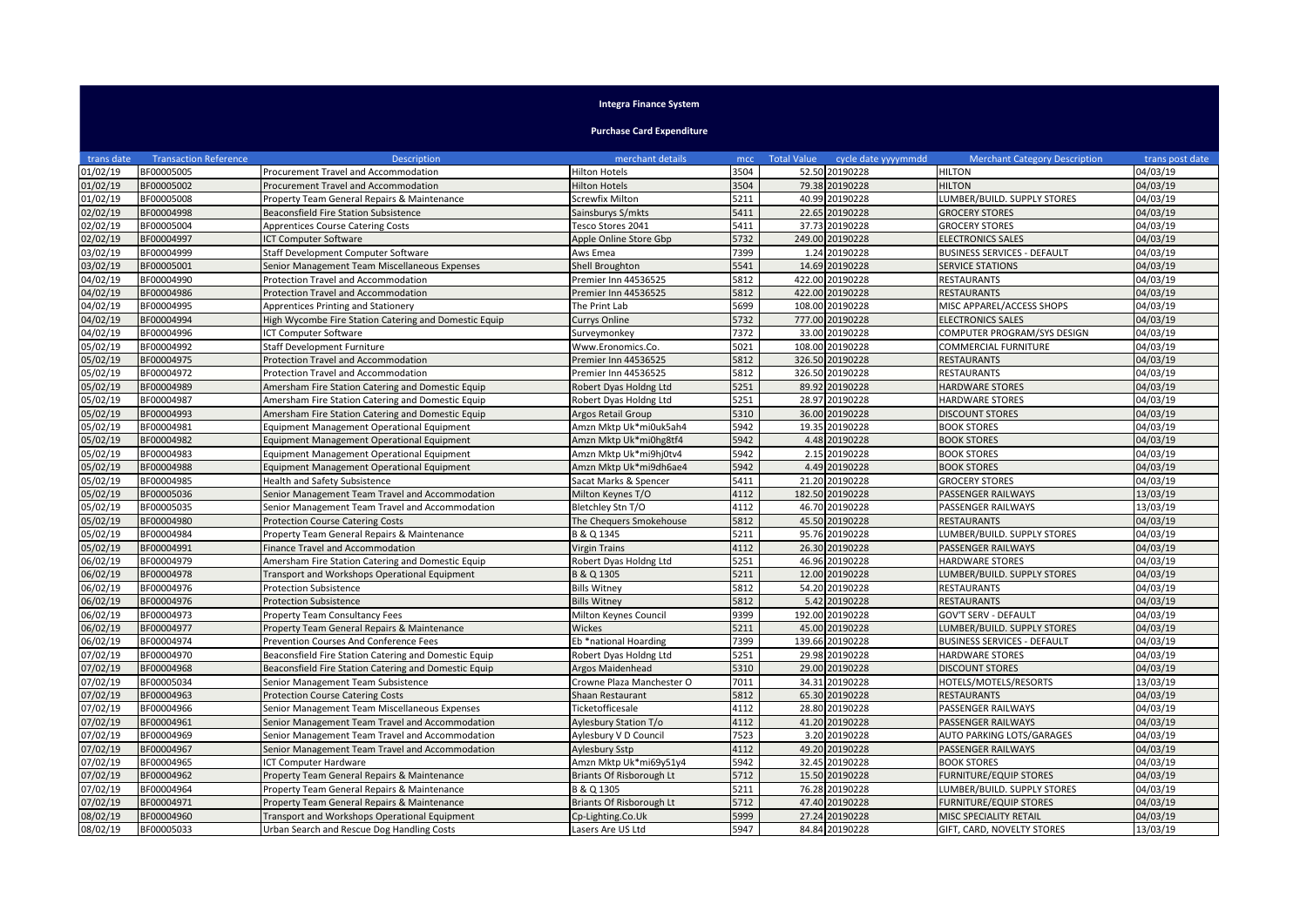| 08/02/19 | BF00004957 | Senior Management Team Subsistence                    | London Fire Brigade       | 5814 | 5.15 20190228      | <b>FAST FOOD RESTAURANTS</b>   | 04/03/19 |
|----------|------------|-------------------------------------------------------|---------------------------|------|--------------------|--------------------------------|----------|
| 08/02/19 | BF00004958 | Senior Management Team Subsistence                    | London Fire Brigade       | 5814 | 1.80 20190228      | <b>FAST FOOD RESTAURANTS</b>   | 04/03/19 |
| 08/02/19 | BF00004959 | Property Team General Repairs & Maintenance           | B & Q 1305                | 5211 | 63.33 20190228     | LUMBER/BUILD. SUPPLY STORES    | 04/03/19 |
| 10/02/19 | BF00004950 | ICT Computer Hardware                                 | Amzn Mktp Uk*mi1961v94 Am | 5942 | 10.48 20190228     | <b>BOOK STORES</b>             | 04/03/19 |
| 11/02/19 | BF00004952 | Amersham Fire Station Catering and Domestic Equip     | Robert Dyas Holdng Ltd    | 5251 | 26.97 20190228     | HARDWARE STORES                | 04/03/19 |
| 11/02/19 | BF00004953 | Health and Safety Travel and Accommodation            | Trainline                 | 4112 | 38.34 20190228     | PASSENGER RAILWAYS             | 04/03/19 |
| 11/02/19 | BF00004955 | Senior Management Team Subsistence                    | <b>Bugle Horn</b>         | 5812 | 11.50 20190228     | <b>RESTAURANTS</b>             | 04/03/19 |
| 11/02/19 | BF00004956 | Senior Management Team Other Expenses                 | Visme                     | 5045 | 175.17 20190228    | COMPUTERS/PERIPHERALS/SOFTWARE | 04/03/19 |
| 11/02/19 | BF00004951 | Property Team General Repairs & Maintenance           | Howdens - Aylesbury D600  | 5211 | 33.41<br>20190228  | LUMBER/BUILD. SUPPLY STORES    | 04/03/19 |
| 11/02/19 | BF00004949 | Property Team General Repairs & Maintenance           | New City Heating Co Lt    | 1711 | 162.90 20190228    | HEATING, PLUMBING, AIR COND    | 04/03/19 |
| 11/02/19 | BF00004946 | Property Team General Repairs & Maintenance           | B & Q 1345                | 5211 | 65.01 20190228     | LUMBER/BUILD. SUPPLY STORES    | 04/03/19 |
| 12/02/19 | BF00004941 | Equipment Management Operational Equipment            | Www.Rockrun.Com           | 5998 | 207.00<br>20190228 | TENT AND AWNING SHOPS          | 04/03/19 |
| 12/02/19 | BF00004947 | Senior Management Team Travel and Accommodation       | Trainline                 | 4112 | 21.61<br>20190228  | PASSENGER RAILWAYS             | 04/03/19 |
| 12/02/19 | BF00004940 | Senior Management Team Subs Professional/Nat Bodies   | Www.Solace.Org.Uk         | 8699 | 250.00 20190228    | MEMBER ORGANIZATIONS - DEF     | 04/03/19 |
| 12/02/19 | BF00004954 | Senior Management Team Other Expenses                 | Foreign Exchange Fee      | 0000 | 4.82<br>20190228   | MISSING MERCHANT CATEGORY      | 04/03/19 |
| 12/02/19 | BF00004945 | Property Team General Repairs & Maintenance           | B & Q 1305                | 5211 | 50.40 20190228     | LUMBER/BUILD. SUPPLY STORES    | 04/03/19 |
| 12/02/19 | BF00004943 | Property Team General Repairs & Maintenance           | Screwfix Aylesbury        | 5211 | 79.98 20190228     | LUMBER/BUILD. SUPPLY STORES    | 04/03/19 |
| 12/02/19 | BF00004948 | Property Team General Repairs & Maintenance           | Ct Wilson & Son Ltd       | 5399 | 11.97 20190228     | MISC GEN MERCHANDISE - DEF     | 04/03/19 |
| 12/02/19 | BF00004944 | Property Team Fixtures and Fittings                   | Mobile Mini UK Ltd        | 4225 | 62.16 20190228     | PUBLIC WAREHOUSING             | 04/03/19 |
| 12/02/19 | BF00004942 | Protection Printing and Stationery                    | Kall Kwik Hemel Hempstea  | 2741 | 23.76 20190228     | MISC PUBLISHING & PRINTING     | 04/03/19 |
| 13/02/19 | BF00004935 | Property Team General Repairs & Maintenance           | Screwfix Aylesbury        | 5211 | 39.65 20190228     | LUMBER/BUILD. SUPPLY STORES    | 04/03/19 |
| 13/02/19 | BF00004938 | Equipment Management Operational Equipment            | Amz*pcj Supplies          | 5999 | -19.68 20190228    | MISC SPECIALITY RETAIL         | 04/03/19 |
| 13/02/19 | BF00004934 | Equipment Management General Postage                  | Parcel2go uk              | 4215 | 7.98 20190228      | <b>COURIER SERVICES</b>        | 04/03/19 |
| 13/02/19 | BF00004936 | Protection Travel and Accommodation                   | Trainline                 | 4112 | 104.75<br>20190228 | PASSENGER RAILWAYS             | 04/03/19 |
| 13/02/19 | BF00004921 | Urban Search and Rescue Other Training                | The Spice Room            | 5812 | 200.00<br>20190228 | RESTAURANTS                    | 04/03/19 |
| 13/02/19 | BF00004930 | Senior Management Team Travel and Accommodation       | Trainline                 | 4112 | 25.22 20190228     | PASSENGER RAILWAYS             | 04/03/19 |
| 13/02/19 | BF00004927 | Senior Management Team Subsistence                    | East India Club           | 8699 | 74.19<br>20190228  | MEMBER ORGANIZATIONS - DEF     | 04/03/19 |
| 13/02/19 | BF00004928 | Senior Management Team Travel and Accommodation       | Trainline                 | 4112 | 18.41<br>20190228  | PASSENGER RAILWAYS             | 04/03/19 |
| 13/02/19 | BF00004937 | Property Team Catering and Domestic Equip             | Poundstretcher            | 5714 | 6.00 20190228      | DRAPERY & UPHOLSTERY STORES    | 04/03/19 |
| 13/02/19 | BF00004939 | Property Team General Repairs & Maintenance           | B & Q 1124                | 5211 | 24.23 20190228     | LUMBER/BUILD. SUPPLY STORES    | 04/03/19 |
| 14/02/19 | BF00004925 | Protection Travel and Accommodation                   | High Wycombe Sstp         | 4112 | 35.40 20190228     | PASSENGER RAILWAYS             | 04/03/19 |
| 14/02/19 | BF00004926 | Equipment Management Operational Equipment            | C Brewer & Sons           | 5211 | 102.00 20190228    | LUMBER/BUILD. SUPPLY STORES    | 04/03/19 |
| 14/02/19 | BF00004933 | <b>Apprentices Course Catering Costs</b>              | Rounds                    | 5811 | 144.66 20190228    | CATERERS                       | 04/03/19 |
| 14/02/19 | BF00004922 | Transport and Workshops Vehicle Installation          | Fit2go Tpms Ltd           | 5085 | 359.64<br>20190228 | INDUSTRIAL SUPPLIES - DEF      | 04/03/19 |
| 14/02/19 | BF00004923 | High Wycombe Fire Station Courses And Conference Fees | High Wycombe Sstp         | 4112 | 35.40 20190228     | PASSENGER RAILWAYS             | 04/03/19 |
| 14/02/19 | BF00004919 | Senior Management Team Travel and Accommodation       | Trainline                 | 4112 | 23.70 20190228     | PASSENGER RAILWAYS             | 04/03/19 |
| 14/02/19 | BF00004931 | Senior Management Team Travel and Accommodation       | Napier Mk                 | 7523 | 20190228<br>9.00   | AUTO PARKING LOTS/GARAGES      | 04/03/19 |
| 14/02/19 | BF00004932 | Protection Travel and Accommodation                   | High Wycombe Sstp         | 4112 | 35.40 20190228     | PASSENGER RAILWAYS             | 04/03/19 |
| 14/02/19 | BF00004929 | <b>ICT Computer Hardware</b>                          | Amzn Mktp Uk*mi7gg6814    | 5942 | 11.98<br>20190228  | <b>BOOK STORES</b>             | 04/03/19 |
| 14/02/19 | BF00004924 | Property Team General Repairs & Maintenance           | Www.Ladder Store.Com      | 5072 | 122.40 20190228    | HARDWARE EQUIPMENT/SUPPLIES    | 04/03/19 |
| 15/02/19 | BF00005032 | Urban Search and Rescue Dog Handling Costs            | Pets At Home Ltd          | 5995 | 42.00 20190228     | PET STORES/FOOD & SUPPLY       | 13/03/19 |
| 15/02/19 | BF00004917 | Urban Search and Rescue Travel and Accommodation      | Premier Inn44011920       | 3811 | 707.92<br>20190228 | Premier Inn                    | 04/03/19 |
| 16/02/19 | BF00004918 | Senior Management Team Travel and Accommodation       | Trainline                 | 4112 | 20190228<br>18.81  | PASSENGER RAILWAYS             | 04/03/19 |
| 17/02/19 | BF00004920 | <b>Equipment Management Uniforms</b>                  | Amzn Mktp Uk*mi6vu9ds4    | 5942 | 24.97 20190228     | <b>BOOK STORES</b>             | 04/03/19 |
| 18/02/19 | BF00004914 | Staff Development Travel and Accommodation            | Trainline                 | 4112 | 70.83<br>20190228  | PASSENGER RAILWAYS             | 04/03/19 |
| 18/02/19 | BF00004913 | Research and Development Courses And Conference Fees  | Paypal *enigmaconsu       | 7392 | 473.93 20190228    | MGMT/CONSULT/PUBLIC REL SER    | 04/03/19 |
| 18/02/19 | BF00004916 | Research and Development Travel and Accommodation     | E/tunnel Internet         | 4789 | 144.00<br>20190228 | TRANSPORTATION SVCS - DEFAULT  | 04/03/19 |
| 18/02/19 | BF00004915 | Property Team General Repairs & Maintenance           | Central Elec Engineerg S  | 7629 | 44.64 20190228     | SMALL APPLIANCE REPAIR DEF     | 04/03/19 |
| 19/02/19 | BF00004908 | Equipment Management Operational Equipment            | W A Products Uk           | 5099 | 429.00 20190228    | <b>DURABLE GOODS - DEFAULT</b> | 04/03/19 |
| 19/02/19 | BF00004911 | Apprentices Printing and Stationery                   | Wp-Institution Of         | 8699 | 35.00 20190228     | MEMBER ORGANIZATIONS - DEF     | 04/03/19 |
| 19/02/19 | BF00004911 | Apprentices Printing and Stationery                   | Wp-Institution Of         | 8699 | 9.00 20190228      | MEMBER ORGANIZATIONS - DEF     | 04/03/19 |
| 19/02/19 | BF00004903 | Protection General Office Equipment                   | Amazon.Co.Uk*mi3r812w4 Am | 5999 | 418.07 20190228    | MISC SPECIALITY RETAIL         | 04/03/19 |
| 19/02/19 | BF00004912 | <b>Protection Courses And Conference Fees</b>         | Tsgn                      | 4112 | 35.10 20190228     | PASSENGER RAILWAYS             | 04/03/19 |
| 19/02/19 | BF00004910 | Property Team General Repairs & Maintenance           | New City Heating Co Lt    | 1711 | 18.72 20190228     | HEATING, PLUMBING, AIR COND    | 04/03/19 |
| 19/02/19 | BF00004909 | Property Team General Repairs & Maintenance           | New City Heating Co Lt    | 1711 | 9.12 20190228      | HEATING, PLUMBING, AIR COND    | 04/03/19 |
| 19/02/19 | BF00004907 | Property Team General Repairs & Maintenance           | New City Heating Co Lt    | 1711 | -9.12 20190228     | HEATING, PLUMBING, AIR COND    | 04/03/19 |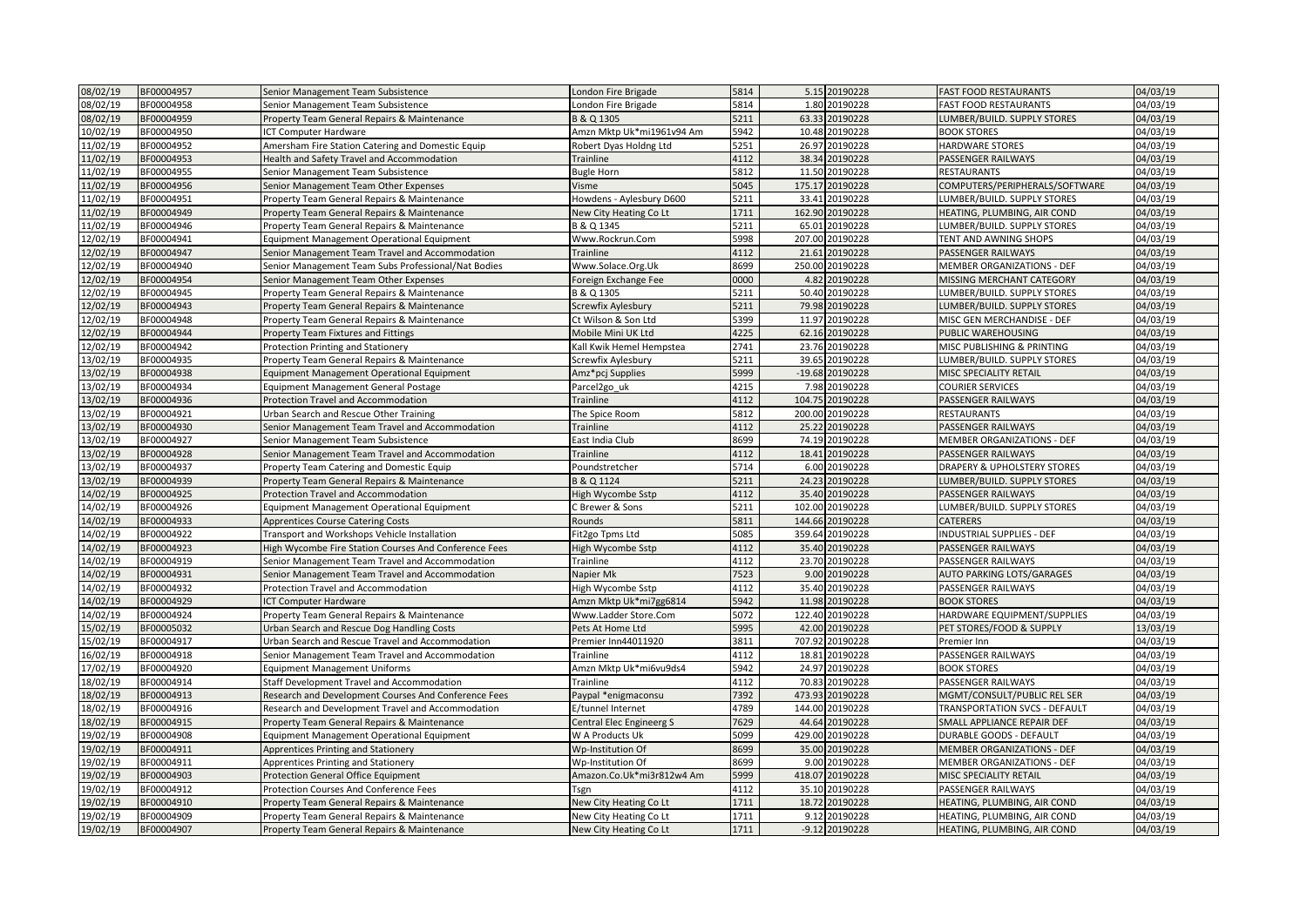| 20/02/19 | BF00004898 | Research and Development Operational Equipment        | <b>Screwfix Direct</b>    | 5211 | 131.92 20190228   | LUMBER/BUILD. SUPPLY STORES        | 04/03/19 |
|----------|------------|-------------------------------------------------------|---------------------------|------|-------------------|------------------------------------|----------|
| 20/02/19 | BF00004905 | Protection General Office Equipment                   | Amazon.Co.Uk*mi3mk87i4 Am | 5999 | 22.86 20190228    | MISC SPECIALITY RETAIL             | 04/03/19 |
| 20/02/19 | BF00004904 | Senior Management Team Miscellaneous Expenses         | Asda Stores               | 5411 | 6.97 20190228     | <b>GROCERY STORES</b>              | 04/03/19 |
| 20/02/19 | BF00004900 | <b>ICT Computer Hardware</b>                          | Amzn Mktp Uk*mi0fo97s4    | 5942 | 3.99 20190228     | <b>BOOK STORES</b>                 | 04/03/19 |
| 20/02/19 | BF00004901 | ICT Computer Hardware                                 | Amzn Mktp Uk*mi1p599i4    | 5942 | 39.99 20190228    | <b>BOOK STORES</b>                 | 04/03/19 |
| 20/02/19 | BF00004906 | <b>ICT Computer Hardware</b>                          | Amzn Mktp Uk*mi4419704    | 5942 | 76.25 20190228    | <b>BOOK STORES</b>                 | 04/03/19 |
| 20/02/19 | BF00004899 | Democratic Representation Courses And Conference Fees | Tickets08712200260        | 7922 | 102.65 20190228   | THEATRICAL PRODUCERS               | 04/03/19 |
| 20/02/19 | BF00004902 | Property Team General Repairs & Maintenance           | Currys                    | 5732 | 49.99 20190228    | <b>ELECTRONICS SALES</b>           | 04/03/19 |
| 21/02/19 | BF00004896 | Property Team General Repairs & Maintenance           | B & Q 1305                | 5211 | 4.90 20190228     | LUMBER/BUILD. SUPPLY STORES        | 04/03/19 |
| 21/02/19 | BF00004893 | <b>Broughton Fire Station Miscellaneous Expenses</b>  | Www.Themarchingbandsho    | 5733 | 462.50 20190228   | MUSIC STORES/PIANOS                | 04/03/19 |
| 21/02/19 | BF00004892 | Transport and Workshops Spares for Lease Cars         | Dvla Vehicle Tax          | 9399 | 252.50 20190228   | <b>GOV'T SERV - DEFAULT</b>        | 04/03/19 |
| 21/02/19 | BF00004890 | Transport and Workshops Spares for Lease Cars         | Dvla Vehicle Tax          | 9399 | 252.50 20190228   | <b>GOV'T SERV - DEFAULT</b>        | 04/03/19 |
| 21/02/19 | BF00004897 | <b>Protection General Office Equipment</b>            | Amazon.Co.Uk*mi82w09k4 Am | 5999 | 390.72 20190228   | MISC SPECIALITY RETAIL             | 04/03/19 |
| 21/02/19 | BF00004895 | <b>Equipment Management Operational Equipment</b>     | Amzn Mktp Uk*mi5n50724    | 5942 | 9.75 20190228     | <b>BOOK STORES</b>                 | 04/03/19 |
| 21/02/19 | BF00004894 | Senior Management Team Travel and Accommodation       | Trainline                 | 4112 | 44.85 20190228    | PASSENGER RAILWAYS                 | 04/03/19 |
| 21/02/19 | BF00004891 | Property Team General Repairs & Maintenance           | B & Q 1305                | 5211 | 14.92 20190228    | LUMBER/BUILD. SUPPLY STORES        | 04/03/19 |
| 22/02/19 | BF00004881 | Health and Safety Printing and Stationery             | Astutis Ltd               | 8249 | 60.00 20190228    | VOCATIONAL/TRADE SCHOOLS           | 04/03/19 |
| 22/02/19 | BF00004879 | Apprentices Travel and Accommodation                  | Premier Inn44013765       | 3811 | 48.00 20190228    | Premier Inn                        | 04/03/19 |
| 22/02/19 | BF00004885 | Senior Management Team Travel and Accommodation       | Greater Anglia T/o        | 4112 | 14.80 20190228    | PASSENGER RAILWAYS                 | 04/03/19 |
| 22/02/19 | BF00004878 | <b>Property Team Course Catering Costs</b>            | Tesco Stores 2351         | 5411 | 15.79 20190228    | <b>GROCERY STORES</b>              | 04/03/19 |
| 22/02/19 | BF00004883 | Property Team General Repairs & Maintenance           | Safetyshop                | 5099 | 65.70 20190228    | DURABLE GOODS - DEFAULT            | 04/03/19 |
| 22/02/19 | BF00004878 | <b>Property Team Course Catering Costs</b>            | Tesco Stores 2351         | 5411 | 2.00 20190228     | <b>GROCERY STORES</b>              | 04/03/19 |
| 22/02/19 | BF00004886 | Property Team General Repairs & Maintenance           | B & Q 1305                | 5211 | 11.52 20190228    | LUMBER/BUILD. SUPPLY STORES        | 04/03/19 |
| 22/02/19 | BF00004880 | Property Team General Repairs & Maintenance           | CH Morgan & Co Ltd        | 5085 | 71.47 20190228    | NDUSTRIAL SUPPLIES - DEF           | 04/03/19 |
| 22/02/19 | BF00004888 | Property Team General Repairs & Maintenance           | B & Q 1345                | 5211 | 18.64 20190228    | LUMBER/BUILD. SUPPLY STORES        | 04/03/19 |
| 23/02/19 | BF00004882 | Protection Travel and Accommodation                   | Premier Inn 44536525      | 5812 | 1,068.00 20190228 | RESTAURANTS                        | 04/03/19 |
| 23/02/19 | BF00004884 | <b>Protection Catering and Domestic Equip</b>         | John Lewis                | 5311 | 39.99 20190228    | DEPARTMENT STORES                  | 04/03/19 |
| 24/02/19 | BF00004889 | Staff Development Computer Software                   | Dnh*sucuri Website Securi | 5734 | 9.25 20190228     | COMPUTER SOFTWARE STORES           | 04/03/19 |
| 25/02/19 | BF00004887 | Staff Development Computer Software                   | Foreign Exchange Fee      | 0000 | 0.25 20190228     | MISSING MERCHANT CATEGORY          | 04/03/19 |
| 25/02/19 | BF00004872 | Staff Development Travel and Accommodation            | Trainline                 | 4112 | 71.09 20190228    | PASSENGER RAILWAYS                 | 04/03/19 |
| 25/02/19 | BF00004873 | <b>Protection Course Catering Costs</b>               | The Hollybush Inn Witney  | 5813 | 23.00 20190228    | <b>RESTAURANTS</b>                 | 04/03/19 |
| 25/02/19 | BF00004874 | Response Support Disposal of Scrap Cars               | Asm Auto Recycling        | 5533 | 252.00 20190228   | <b>AUTOMOTIVE PARTS STORES</b>     | 04/03/19 |
| 25/02/19 | BF00004875 | Response Support Disposal of Scrap Cars               | <b>Asm Auto Recycling</b> | 5533 | 252.00 20190228   | <b>AUTOMOTIVE PARTS STORES</b>     | 04/03/19 |
| 25/02/19 | BF00004871 | Senior Management Team Travel and Accommodation       | Napier Mk                 | 7523 | 9.00 20190228     | AUTO PARKING LOTS/GARAGES          | 04/03/19 |
| 25/02/19 | BF00004876 | ICT Computer Hardware                                 | Amzn Mktp Uk*mw0ew3c74    | 5942 | 5.99 20190228     | <b>BOOK STORES</b>                 | 04/03/19 |
| 25/02/19 | BF00004877 | Property Team General Repairs & Maintenance           | B & Q 1305                | 5211 | 22.74 20190228    | LUMBER/BUILD. SUPPLY STORES        | 04/03/19 |
| 28/01/19 | BF00005030 | Property Team General Repairs & Maintenance           | Argos Ltd                 | 5310 | 19.98 20190131    | <b>DISCOUNT STORES</b>             | 04/03/19 |
| 28/01/19 | BF00005029 | Staff Development Travel and Accommodation            | Trainline                 | 4112 | 71.09 20190131    | PASSENGER RAILWAYS                 | 04/03/19 |
| 28/01/19 | BF00005026 | Staff Development Travel and Accommodation            | Chiltern Rail Ringgo      | 7523 | 8.70 20190131     | AUTO PARKING LOTS/GARAGES          | 04/03/19 |
| 28/01/19 | BF00005013 | Transport and Workshops Spares for Lease Cars         | <b>Premier Farnell</b>    | 5065 | 39.84 20190131    | ELECTRICAL PARTS/EQUIPMENT         | 04/03/19 |
| 28/01/19 | BF00005028 | <b>Equipment Management Uniforms</b>                  | Amazon.Co.Uk*mb7sh3wt4    | 5969 | 18.50 20190131    | OTHER DIRECT MARKETERS             | 04/03/19 |
| 28/01/19 | BF00005027 | Property Team General Repairs & Maintenance           | B & Q 1124                | 5211 | 21.00 20190131    | LUMBER/BUILD. SUPPLY STORES        | 04/03/19 |
| 28/01/19 | BF00005025 | Senior Management Team Subsistence                    | Tesco Stores 2038         | 5411 | 21.04 20190131    | <b>GROCERY STORES</b>              | 04/03/19 |
| 28/01/19 | BF00005031 | <b>Prevention Community Safety Charges</b>            | Www.Solentplastics.Co.    | 7399 | 139.56 20190131   | <b>BUSINESS SERVICES - DEFAULT</b> | 04/03/19 |
| 29/01/19 | BF00005024 | Staff Development Computer Software                   | <b>Siteground Hosting</b> | 4816 | 57.60 20190131    | ELECTRONIC COMMERCE/INFO. SERVI    | 04/03/19 |
| 29/01/19 | BF00005023 | Property Team General Repairs & Maintenance           | B & Q 1305                | 5211 | 6.41 20190131     | LUMBER/BUILD. SUPPLY STORES        | 04/03/19 |
| 30/01/19 | BF00005014 | Transport and Workshops Spares for Lease Cars         | Grovebury Cars Ltd        | 7531 | 36.58 20190131    | <b>AUTO BODY REPAIR SHOPS</b>      | 04/03/19 |
| 30/01/19 | BF00005017 | Senior Management Team Travel and Accommodation       | Greater Anglia T/o        | 4112 | 31.70 20190131    | PASSENGER RAILWAYS                 | 04/03/19 |
| 30/01/19 | BF00005019 | Senior Management Team Travel and Accommodation       | Aylesbury Station T/o     | 4112 | 41.20 20190131    | PASSENGER RAILWAYS                 | 04/03/19 |
| 30/01/19 | BF00005022 | Senior Management Team Travel and Accommodation       | Aylesbury V D Council     | 7523 | 3.20 20190131     | AUTO PARKING LOTS/GARAGES          | 04/03/19 |
| 30/01/19 | BF00005015 | Democratic Representation Legal Expenses              | Companies House           | 9399 | 1.00 20190131     | GOV'T SERV - DEFAULT               | 04/03/19 |
| 30/01/19 | BF00005018 | Property Team General Repairs & Maintenance           | Tesco Stores-2038         | 5411 | 8.00 20190131     | <b>GROCERY STORES</b>              | 04/03/19 |
| 30/01/19 | BF00005021 | Property Team General Repairs & Maintenance           | Halfords 0529             | 5940 | 19.00 20190131    | BICYCLE SHOPS/SALES/SERVICE        | 04/03/19 |
| 30/01/19 | BF00005020 | Finance Travel and Accommodation                      | <b>Virgin Trains</b>      | 4112 | 41.20 20190131    | PASSENGER RAILWAYS                 | 04/03/19 |
| 30/01/19 | BF00005016 | <b>Finance Travel and Accommodation</b>               | <b>Virgin Trains</b>      | 4112 | 35.40 20190131    | PASSENGER RAILWAYS                 | 04/03/19 |
| 31/01/19 | BF00005010 | Apprentices Travel and Accommodation                  | Expedia 7409251789811     | 4722 | 267.00 20190228   | <b>TRAVEL AGENCIES</b>             | 04/03/19 |
|          |            |                                                       |                           |      |                   |                                    |          |